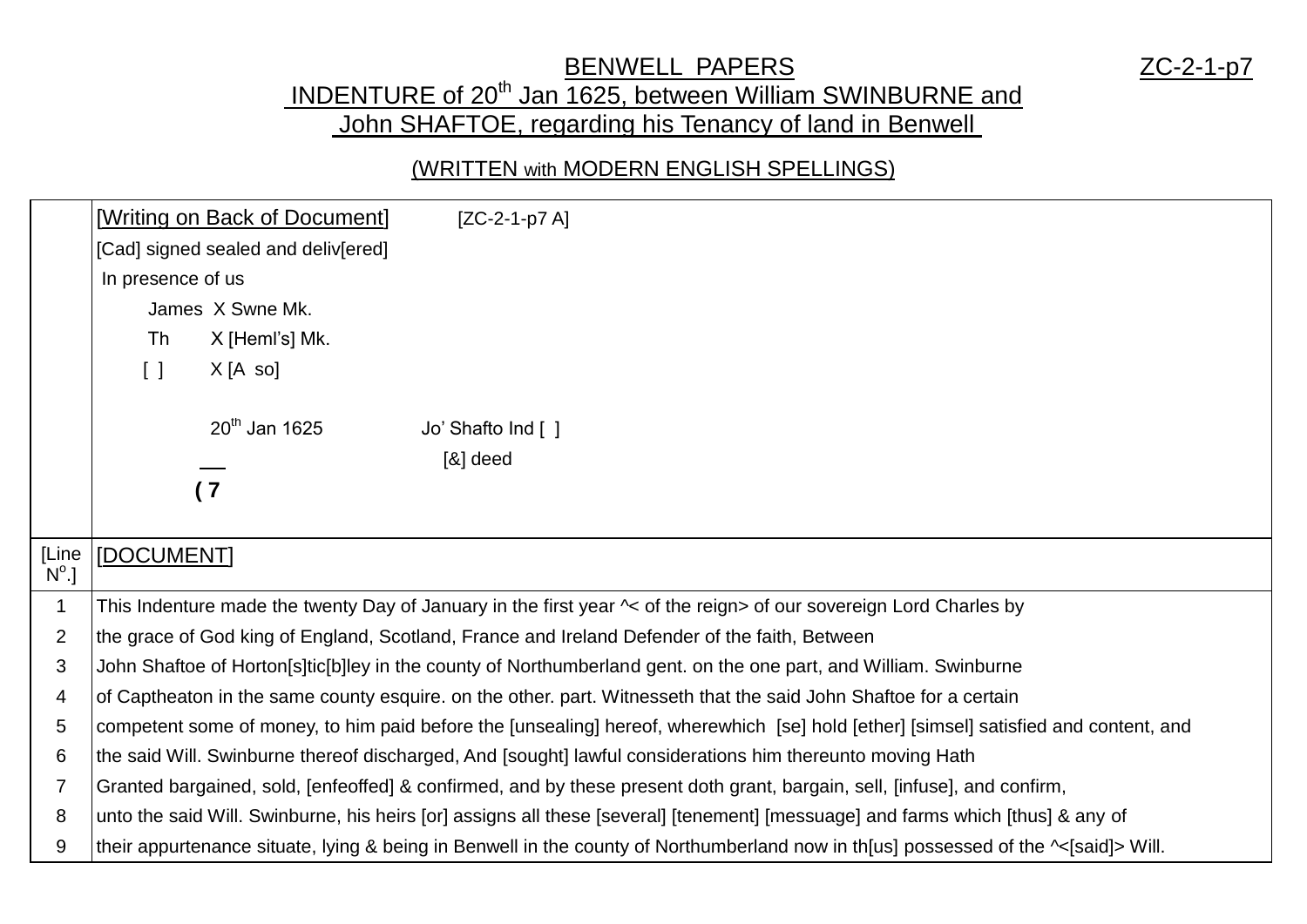10 Swinburne or his assigns, commonly called the freehold Land or third part Land of Benwell aforesaid.: And also all Land, 11 feeding, pastures, common [and] pastures, meadows, moors, closes, heaps, turbary, fishing, wastes, quarries, mines what 12 soever wood, underwood, houses, building, [loft], croft, yard, rent, renditions servig, liberties, [inrisections], emolument & heredi-13 temte. whatsoever which all and singular this appurtenance unto the said tenant and all and singular, other he premisses 14 which the appurtenance, before in and by this present granted, [enfeoffed], and confirmed, or mentioned or intended w 15 be granted, [enfeoffed] or confirmed, or any part or parcel thereof belonging [and] in any wise appertaining; now or at any 16 time heretofore, had, occupied, used, [enjoyed], known, reputed, or taken as part, parcel or [me'b'] of the form And 17 the reversion & reversions, remainder & remainders of the premisses, and of every part and parcel thereof. And all the estate, intr[upt] 18 right, claim, reversion' & reversions, remainder & remainders or demand whatsoever of him the said John Shaftoe his heirs 19 or assigns, of, in, & to the premisses, & every & or any part thereof and all & every dead, writing, & evidence concerning [ ] 20 premisses, which [he] [shall] in his powers or may [Come] by [eut] suit in Law. To have & to hold all the said messuage 21 Land & tenement which their [appeal's] by these present granted [&] sold to the only [p per] use & [beseok] of the said William. 22 Swinburne his heirs & assigns for Ever. And the  $\sim$ said> John Shaftoe for him, his heirs, executors administrators or assigns 23 doth covenant & grant with, & which the said Will. Swinburne his heirs & assigns, executors or administrators [thur] he [p ] 24 Said Will. Swinburne his heirs or assigns, may peaceably [&] quietly have, hold, possess, occupy & [enjoy] the said messuage 25 \| & tenement which their appurtenance and all other premisses, free [ ] and discharged, or otherwise from time to time suff-26 iciently saved or kept harmless, of & from all other former bargains, grant, sales charges, and encumbrance whatsoever 27 Whereby or whereof the said tenant which hapyt'ce or the peaceable or quiet possession thereof in the said William. 28 Swinburne, his heirs or assigns, may be charged, encumbered, molested or inquieted, had made or done by the said John Shaftoe 29 and by any person or persons claiming by, for, or under him or ^<their> heirs or by his or their means, [privately], [counsel] or [p'cwem<sup>t</sup>] 30 And the said John Shaftoe for him, his heirs, executors administrators or assigns doth covenant & grant to & which the said Will 31 Swinburne his heirs, executors administrators or assigns that he the said John Shaftoe and his heirs shall & will within the se[ ] 32 |& time of [the] years next coming at & [upd] the reasonable request of the said William Swinburne his heirs or assigns 33 and at his or there cost & charges, do make or suffer or cause to be done make or Suffered, all such other & [further] act 34 \ & acts, device, or devices, in the Law, be it by fine, [recourse] which single or double voucher, release, which warranty 35 or without warranty or otherwise for more perfect or better convincing & assuring the said messuage, Land, & tenement 36 with the appurtenance Land all the other the premisses, to the said William Swinburne or his heirs as [shalbe] reasonably advised,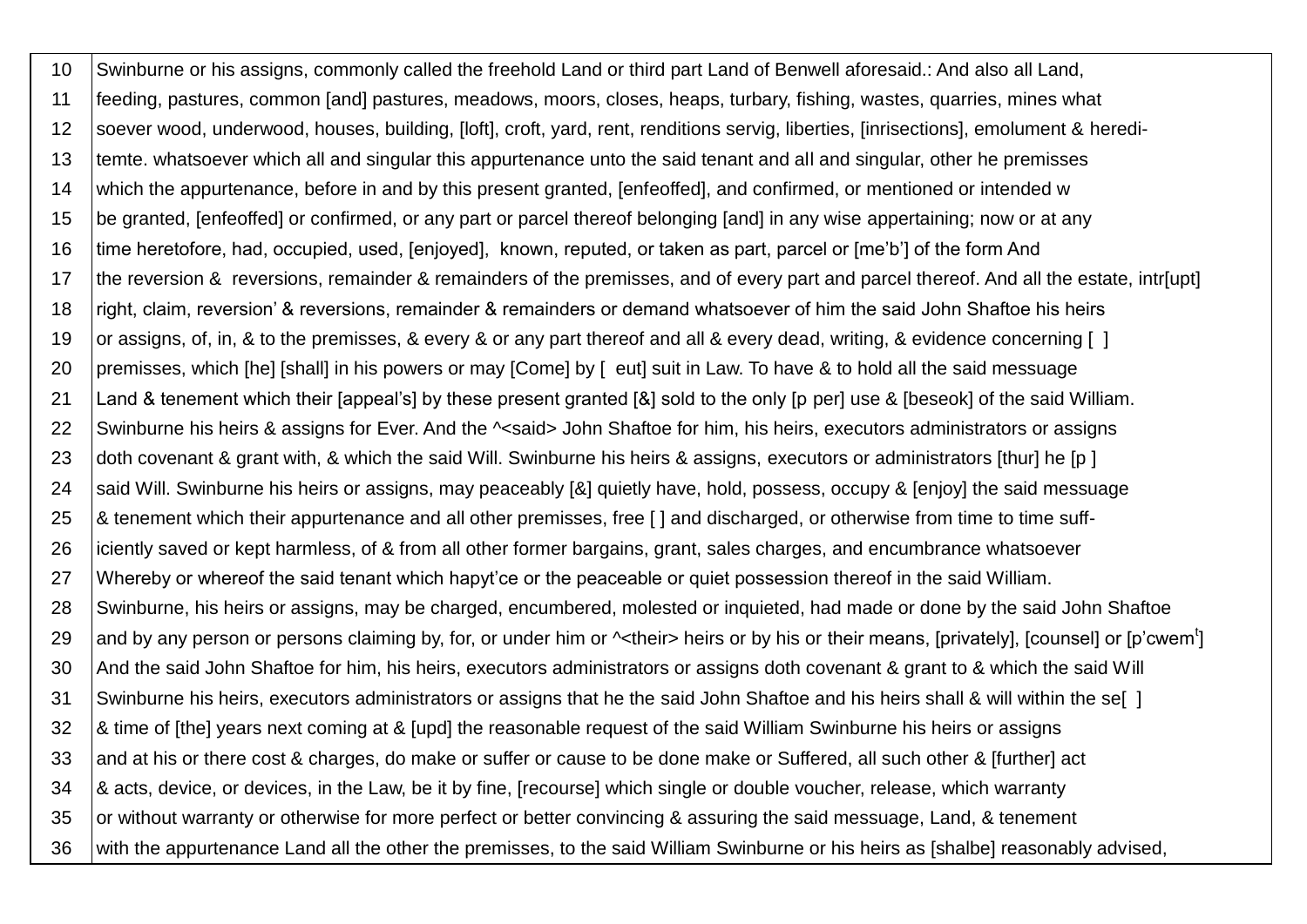| 37 | and devised by the learned counsel in the Law of the said William Swinburne his heirs or assigns so that                                                 |
|----|----------------------------------------------------------------------------------------------------------------------------------------------------------|
| 38 | the said John Shaftoe or and his heirs be not compelled for effecting the same, [be not compelled] to travel any<br>  words crossed through  <br>$\perp$ |
| 39 | of the county of Northumberland or further the city of [Newham]. In witnesses whereof the said parties have                                              |
| 40 | Interchangeably sett to their hand & seals the Day & year first above written. Anog' dm. 1625.                                                           |
| 41 | John Shaftoe                                                                                                                                             |
|    | [ZC-2-1-p7B]                                                                                                                                             |

# (WRITTEN with OLD ENGLISH SPELLINGS)

|              | [Writing on Back of Document]                                                                                                              | $[ZC-2-1-p7A]$    |
|--------------|--------------------------------------------------------------------------------------------------------------------------------------------|-------------------|
|              | [Cad] signed sealed and deliv'                                                                                                             |                   |
|              | In prsence of ws                                                                                                                           |                   |
|              | James X Swne Mk.                                                                                                                           |                   |
|              | Th<br>X [Heml's] Mk.                                                                                                                       |                   |
|              | X[A so]<br>$\Box$                                                                                                                          |                   |
|              | $20th$ Jan 1625                                                                                                                            | Jo' Shafto Ind [] |
|              |                                                                                                                                            | $[8]$ deed        |
|              | (7)                                                                                                                                        |                   |
|              |                                                                                                                                            |                   |
| [Line        | [DOCUMENT]                                                                                                                                 |                   |
| $N^{\circ}.$ |                                                                                                                                            |                   |
|              |                                                                                                                                            |                   |
| 1            | This Indenture made the twenty Day of January in the first yeare $\sim$ of the raigne> of our sov'ane Lrd Charles by                       |                   |
| 2            | the grace of God kinge of England, Scotland, France and Ireland Defend <sup>r</sup> . of the faith, Between                                |                   |
| 3            | John Shaftoo of Horton[s]tic[b]ley in the county of Northumberland gent. on thone pty, and Willm. Swinburn                                 |                   |
| 4            | of Captheato' in the same county esq <sup>1</sup> . on thoth'. pty. Witnesseth that the said John Shaftoo for a certaine                   |                   |
| 5            | competent some of mony, to him paid before the unsealinge hearof, whearw <sup>c</sup> h se [hould] [ethe] simsel satisied and co'tent, and |                   |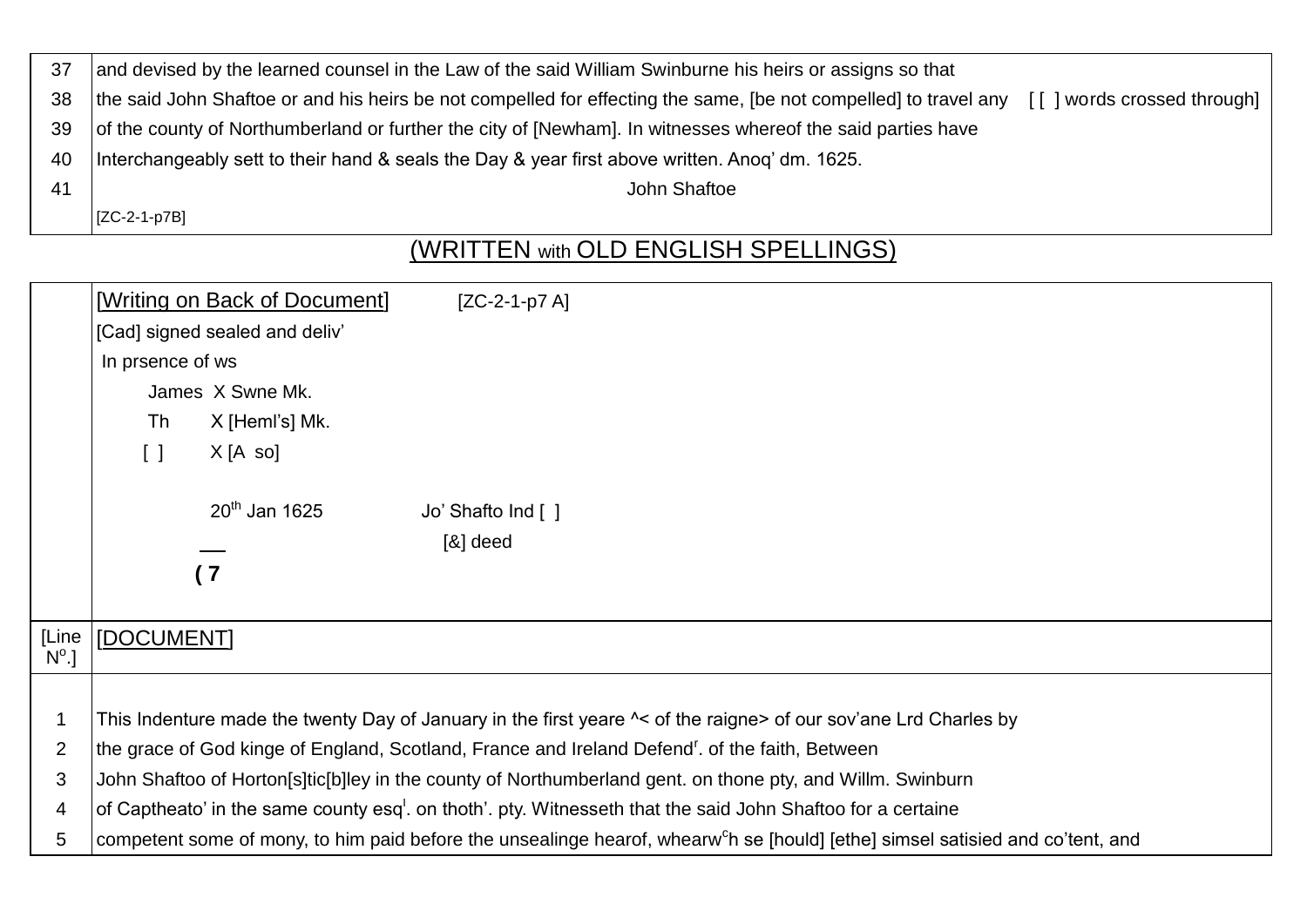6 the said Will. Swinburn therof discharged, And [srotht] lawfull considerations him therevnto moveing Hath  $\overline{7}$ Granted bargained, sould, [infeoffed] & cofirmned, and by thes p'senth doth grant, bargaine, sell, infeosse, and confirme, unto the said Will. Swinburn, his heires [or] assignes all thease se[vr]all te[nemente] [messuage] and farmes w[ch] [theuce] & en'yof 8 theire appten'nce scituate, lyinge & being in Be'well in the county of Northum'bland now in th[ic] possessed of the ^<[sd> Will.  $\mathbf{q}$ Swinburn or his assignes, comonly called the frehould Land or third pt Land of Benwell aforesd.: And also all Lande,  $10$ feadinge, pastures, comon [and] pastures, meadowes, moores, closes, heapes, turbary, fishinge, wastes, quarryes, mynes what  $11$ soev<sup>r</sup>. wood, vnd'woode, houses, buyldinge, [lofte], croft, yarde, rente, ren'tions servig, lib'tes, inrisections, emolmnte & heredi- $12$ tamte, whatsoev<sup>r</sup> w<sup>ch</sup> all and singular theic appten'nce vnto the said tenente and all and singular, other he p'misses  $13$  $14$  $\vert$ w<sup>c</sup>h th'apptenc[], before in and by thes []sent granted, infeoffed, and confirmed, or mentioned or intended w be granted, infeaffed or co'firmed, or any pt or pcell therof belongeing [and] in any wise apyteneing; now or at any 15 tyme heartofore, had, occupied, used, iniyed, knowne, reputed, or taken as pt, pcell or [me'b'] of the form And 16 the re[ver]tion & re[ver]tions, remaind<sup>r</sup> & remaind<sup>rs</sup> of the p'misses, and of ev'y pt and pcell theirof. And all the estat, intr[upt]  $17$ right, clame, rev'tio' & rev'tio's, remaid<sup>r</sup> & remaind<sup>rs</sup> or demand whatsoev<sup>r</sup> of him the said John Shaftoo his hei<sup>r</sup>s 18 or assignes, of, in, & to the p'misses, & ev'y & or any pt thereof and all & evr' dead, writeing, & evidence concerning [] 19  $|p'$ misses, w<sup>c</sup>h [he] [shall] in his powres or may [Come] by [eut] sut in Law. To have & to hould all the said messuage 20 Lande & tenem<sup>t</sup> w<sup>c</sup>h their app'le's by thes p'sent granted [& ] sould to the onely p per vse & beseok of the said Willm.  $21$ Swinburn his heires & assignes fo<sup>r</sup> Ever. And the  $\sim s^d$  > John Shaftoo fo<sup>r</sup> him, his heires, exec's admis's or assig's 22 doth covenat & grant w'. & w<sup>c</sup>h the said Will. Swinburn his heires & assignes, exer<sup>es</sup> or admisst<sup>es</sup> thur he p[] 23 said Will. Swinburn his heires or assignes, may peaceably [&] quietly have, hould, possess, okupy & [inioy] the said messuage 24 25  $\alpha$  tenem<sup>t</sup>e w<sup>c</sup>h their apptenc' and all oth<sup>r</sup> p'misses, free [] and discharged, or otherwise from tyme to tyme suff-26 iciently saved or kept harmles, of & fro' all oth[er] forrme[r] bargains, grante, sales charges, and encombrance whatsoev<sup>r</sup> Whearby or whearof the said tenente w<sup>o</sup>h hapyt<sup>[</sup>] ce or the peaceabl or quiet possessi' their[of] in the said Willm. 27 Swinburn, his heires or assignes, may be charged, incombred, molested or inquieted, had made or done by the said John Shafto 28 and by eny pson or psons clameing by, for, or vnder him or  $\sim$  their> heirs or by his or their meanes, privity, [conseul] or p'cwem<sup>t</sup> 29 And the said John Shaftoo for him, his heirs, exec<sup>rs</sup> admins<sup>trs</sup> or asig' doth covenant & gra't to & wc<sup>h</sup> the said Will 30 Swinburn his heires, exec'es admise'es or assignes that he the said John Shaftoo and his heirs shall & will w<sup>t</sup>h in the sel 1  $31$ & tyme of [the] yeares next comeing at & [vpd] the reasonable request of the sd. Will. Swinburn his heires or assignes 32